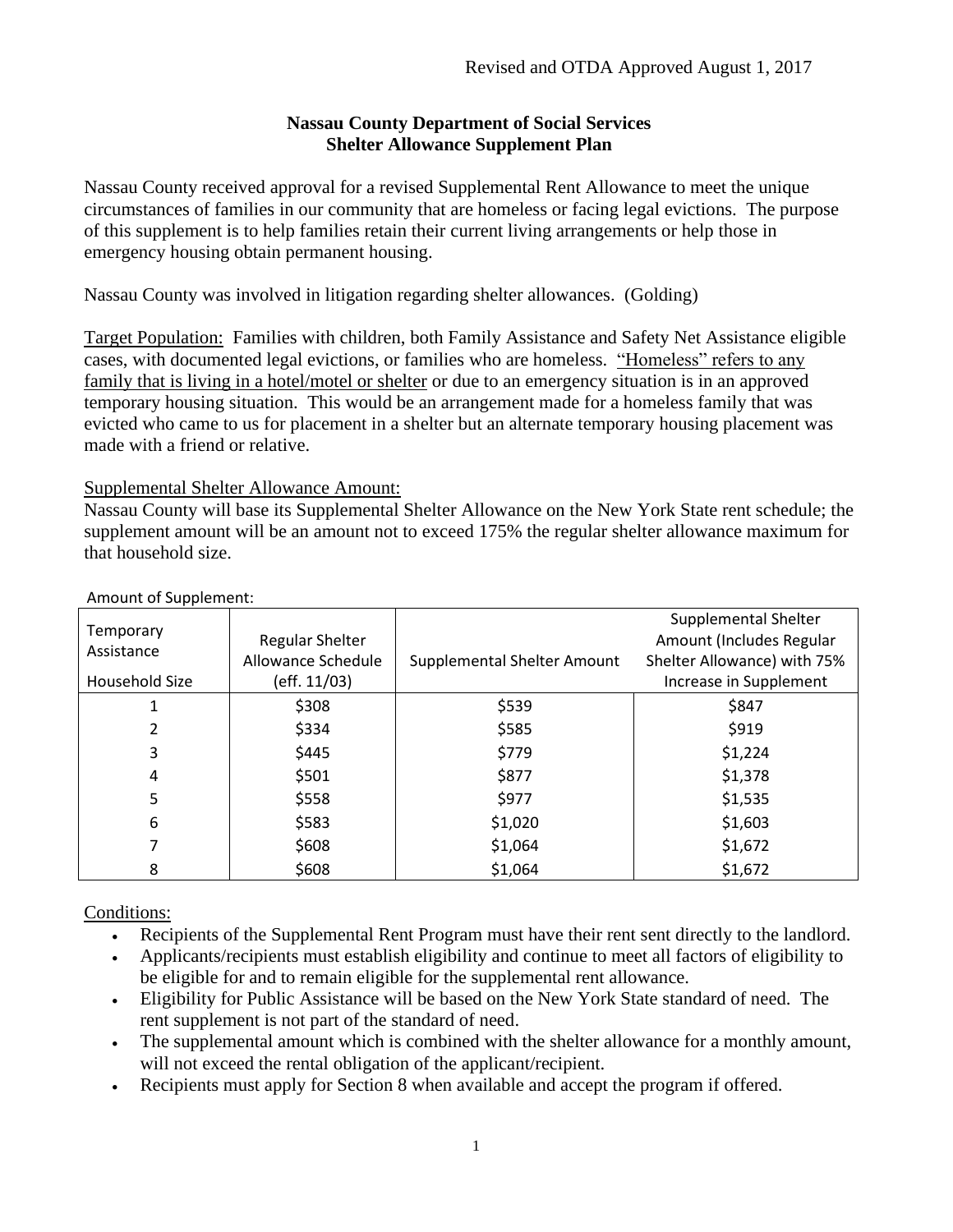- Homeless families who are relocating must secure a written lease on the premises for a duration of at least one year.
- Income from other Non-Temporary Assistance household members must be applied. This population also includes but is not limited to SSI household members and earnings from ineligible aliens. The rent share will be calculated at 30% of their net income.
- Any rent in excess of the rent supplement will be restricted from the recipient's basic needs.
- Failure of any mandatory filing unit member to meet regulations, which causes a sanction, will result in a loss of supplemental rent.
- Contributions from individuals (can not be a legally responsible relative) will be verified to make sure there is a reasonable assumption that the future rent obligations will be met. This means that we will weigh such factors as relationship, stability and length of income source, the contributor's other obligations including family and is the percentage of net monthly income being contributed less then 10%.

Pay stubs or award letter must accompany a statement from the rent contributor with the amount being contributed, the relationship, address and phone number of where they can be reached.

- A Non-Temporary Assistance individual, co-tenant of record, will be expected to contribute a prorated amount toward a legal eviction for arrears unless he/she can prove he/she paid his/her allotted share of rent and the arrears are due strictly to the client's failure to pay his/her portion of the rent.
- The Agency will handle modifications to a client's supplemental rent plan based on the conditions laid out in NYS Reg. 352.6. Modification will also be made for income changes, a change to the TA grant or loss of supplementation. Changes in household composition and income must be reported in a timely fashion.
- All moves to new housing require an inspection before security will be issued.
- TANF families who are in receipt of the Shelter Supplement will continue to receive the supplement as long as all factors relating to eligibility still exist. When the case is closed the Shelter Supplement ends. If the family reapplies for assistance within the calendar month following the month the case was closed and they are found eligible for assistance, the Shelter Supplement may be reactivated.
- The Nassau County Supplemental Rent Program will continue as long as New York State is a financial partner providing the same supplement share rate as it does for the FA and SNA programs.
- Nassau County Department of Social Services reserves the right to discontinue participation in the Supplemental Shelter Program with thirty days written notice.
- Shelter Supplementation will not be approved when any member of the TA household has lost Section 8 or public housing within the last two years without good cause.

The housing market in Nassau is extremely tight. We feel the Supplemental Rent subsidy will not adversely affect low income working families as they are already competing for the same housing stock. The supplement amount that we propose is below the fair market rent amounts and Section 8 amounts.